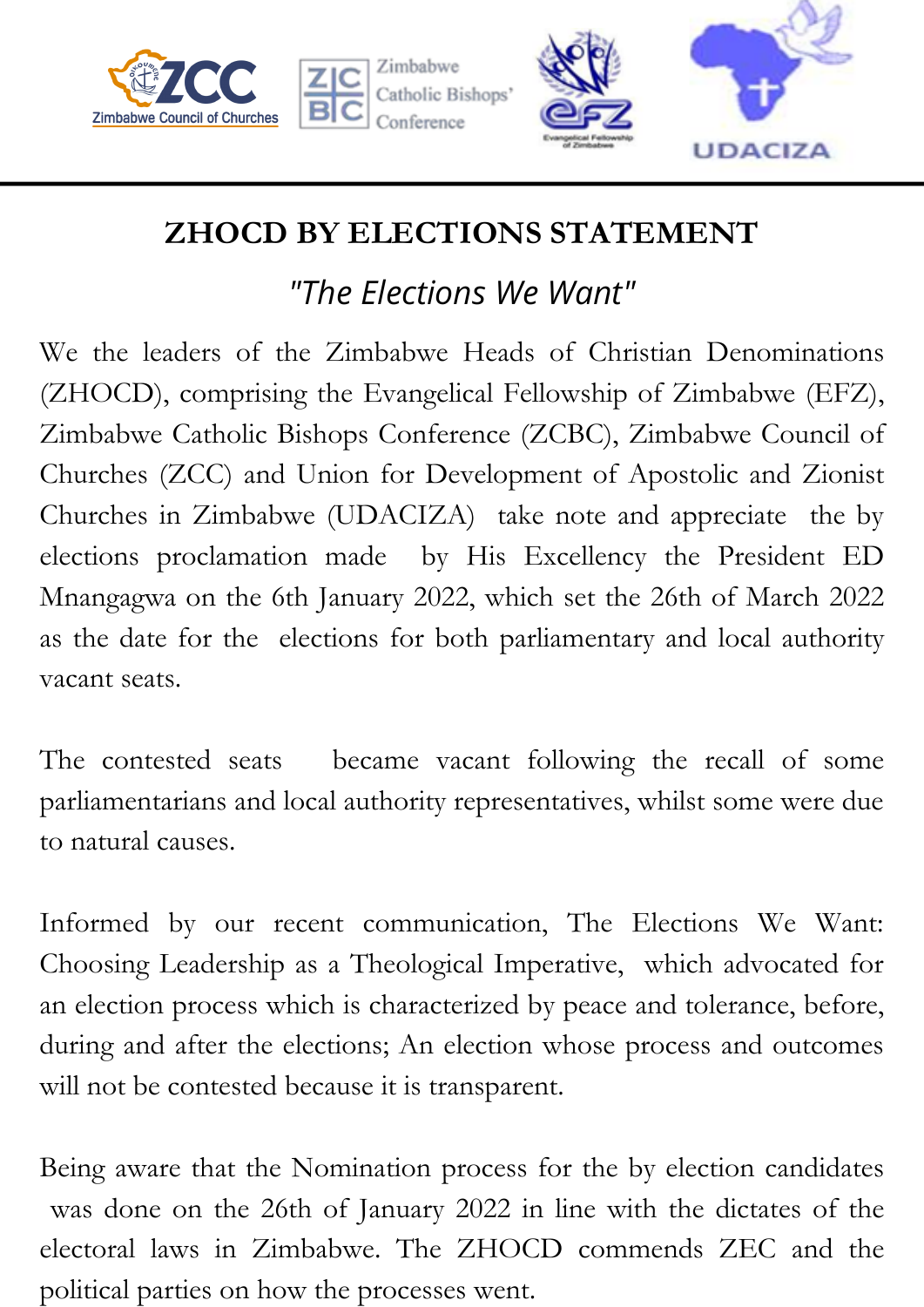



Bishops'



We understand that the by elections are necessary constitutional process to ensure that the power of the electorate in choosing their parliamentary or local authority representatives remains with them.

We are encouraged to see the citizens across the political divide preparing to participate in this critical process.

We implore ZEC and all the stakeholders to ensure that:

- There is fairness and equity to enable all the political parties to campaign within the confines of the law and any expected dictate.
- That all political parties gain fair access to every community in Zimbabwe without undue political hinderance.
- The secrecy of the ballot be guaranteed for all citizens,
- The principle of non-discrimination must be observed as voters must be allowed to cast their ballot without regard to their race, sex, political allegiance, religion, national origin, language or any other basis,
- The promotion of peace by all stakeholders is guaranteed as its of paramount importance (citizens, candidates and political parties, Government and Chapter 12 Commissions, Church etc). This should be the utmost priority for all,
- Professional and non-partisan conduct of our security forces as they discharge their constitutional duties within the by elections context,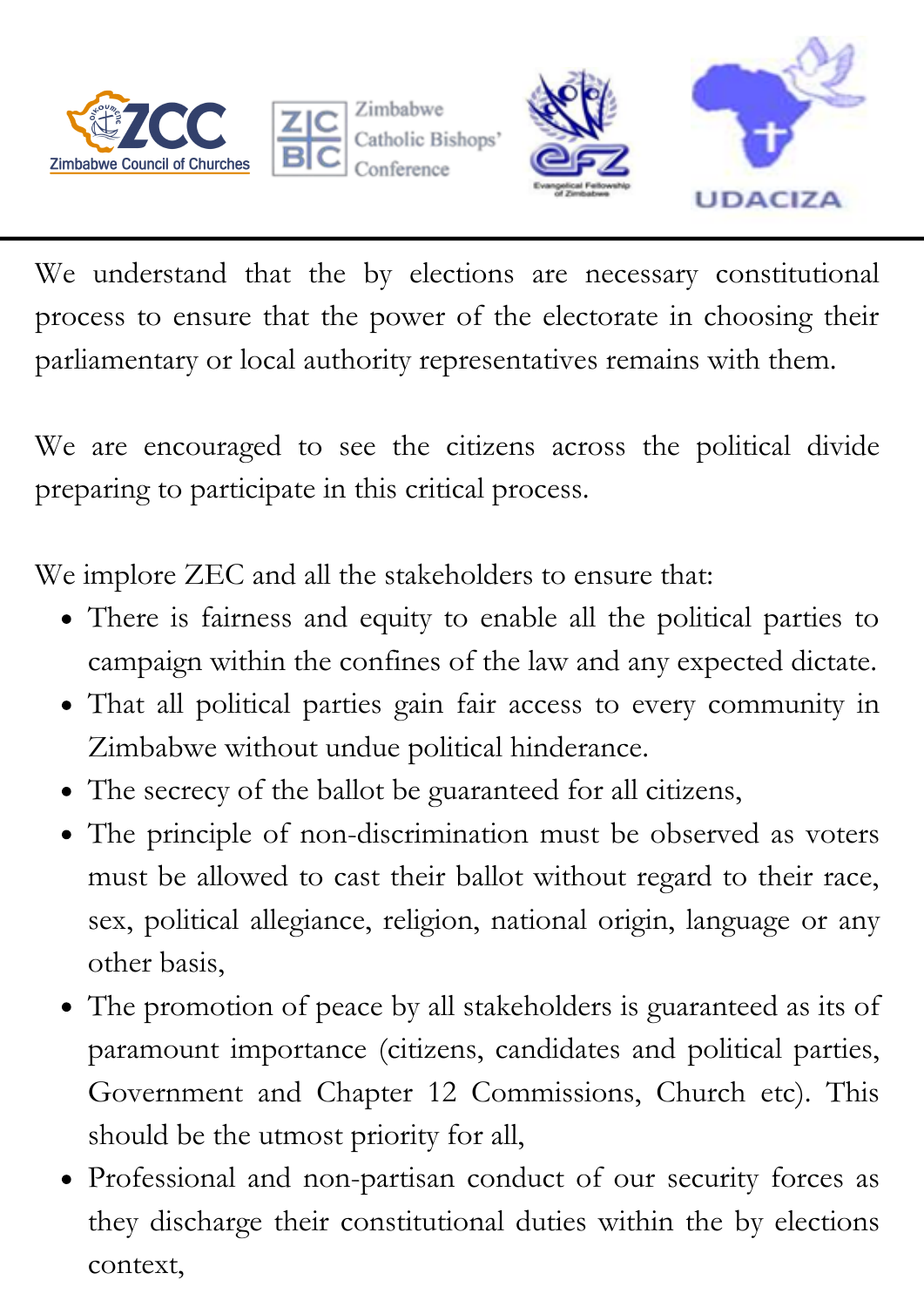



Zimbabwe Bishops'



- Hate language, dehumanizing of people, name calling, pulling down of each other in public spaces must not be promoted during the election period
- The 2013 Constitution and the Electoral Act remain the key guiding documents for electoral processes,
- There be no loss of a single soul that is lost before, during and after the by elections due to political violence,
- There be inclusive and sustained electoral dialogue for the good of development of the nation post-election period.
- The Election Management Body and other relevant institutions provide timely, accurate and complete information to the electorate to enable them to make informed decisions throughout the election period,

We pray that the by elections will reflect the nation God has envisioned for us, one that is united in its diversity.

We hope that this process and its outcomes will positively inform the broader election processes that are to happen in the 2023 harmonized elections.

As the Church, we will continue to engage in dialogue processes that will ensure that emerging issues towards the process of by elections are comprehensively addressed.